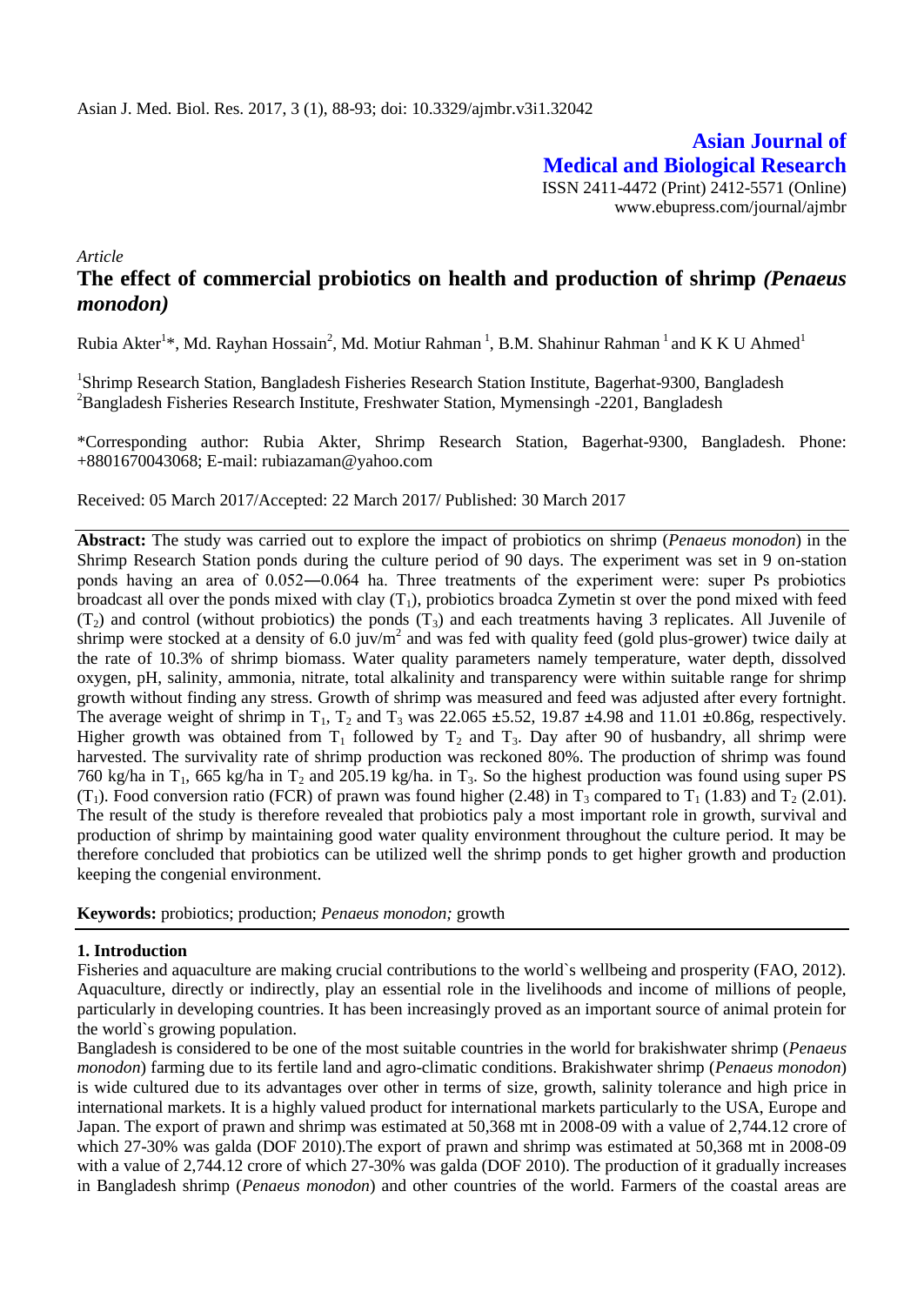provided more attention on prawn farming because of its more disease resistant capability than other shrimp has significant aquaculture potential and also as commercially cultured (Muir 2003). Currently the critical issues of prawn/shrimp farmers is soil-water management of farm and the volume of organic sludge created within the pond during culture periods and later is released into surrounding water bodies. Use of probiotics in aquaculture is increasing with the demand for more environment friendly aquaculture practices (Gatesoupe, 1999). Probiotics in aquaculture can be administrated either as a food supplement or as a additive to the water (Moriarty, 1998). Though several types of probiotics (Aqua photo, Aqua mazic, Ammonil, Super biotic, Super P S) in powder or liquid forms are found in the markets, most of the farmers don't know the uses and impacts of these probiotics. Very little information is available in Bangladesh regarding soil-water quality and production improvement of prawn after using of probiotics. The successful implementation of the study can help to increase national production and earnings, spread sustainable shrimp farming technology, improve skill of shrimp farmers, open new arena of sustainable research to the researcher.

# **2. Materials and Methods**

### **2.1. Study place and time**

Nine rectangular ponds of Shrimp Research Station (SRS), Bangladesh Fisheries Research Institute, Bagerhat were used for the experiment. One tidal river, Doratana flows by the side of the research station. The central out let of the research ponds is directly connected with this river through a canal. Size of the culture ponds is around 0.052―0.064 ha. The study was carried out from April to July 2015.

### **2.2. Experimental design**

Three treatments of the experiment were: super Ps probiotics broadcast all over the ponds mixed with clay  $(T_1)$ , super biotic probiotics broadcast over the pond mixed with feed  $(T_2)$  and control (without probiotics) the ponds  $(T_3)$  and each treatments having 3 replicates in Table 1.

|                   |                    | <b>Stocking</b>    | <b>Application of probiotics</b>             |                                            |
|-------------------|--------------------|--------------------|----------------------------------------------|--------------------------------------------|
| <b>Treatments</b> | <b>Replication</b> | density<br>(No/ha) | <b>Probiont type</b>                         | <b>Dose</b>                                |
| $T_{1}$           |                    | 60,000             | Super PS Probiotics broadcast on<br>the pond | Every 10 days Intervals<br>$(15$ liter/ha) |
| $T_2$             |                    | 60,000             | Zymetin Probiotics broadcast on<br>the pond  | 3kg/week/ha                                |
| $T_3$ (Control)   |                    | 60,000             | Feed without probiotics                      | $- -$                                      |

### **Table 1. Experimental design of the present study.**

### **2.3. Pond preparation and water management**

The pond was first dewatered with pump and dried under sun light for one month to excavate the bottom mud and to do digging of the experimental ponds; thus automatically aquatic weed and unexpected fauna was removed. The embankment of the pond was repaired and constructed. Liming was done after 2-3 days of drying. Calcium carbonate  $(CaCO<sub>3</sub>)$  and/or dolomite were used as a liming agent. After testing PH, liming was done at a dose of 1kg/decimal that helps to maintain good water quality. Watering was done after liming. The pond was filled up with water up to a depth of about 1.5 meter.

# **2.4. Fencing**

The total area of the ponds was fenced so that undesirable organisms cannot enter the pond from outside. Thus it was protected from predator and other undesirable fishes, amphibians, reptiles, insects, frogs etc.

# **2.5. Sanitizing**

Bushes on the banks of the ponds were removed manually to destroy the habitat of other predators like otters, snakes, etc.

### **2.6. PL Nursing and stocking**

After pond preparation, PL nursing was done in the pond for 20 days for shrimp and 40 days for Prawn to reach the PL into juvenile to reduce the mortality rate of prawn and shrimp into the grow-out pond.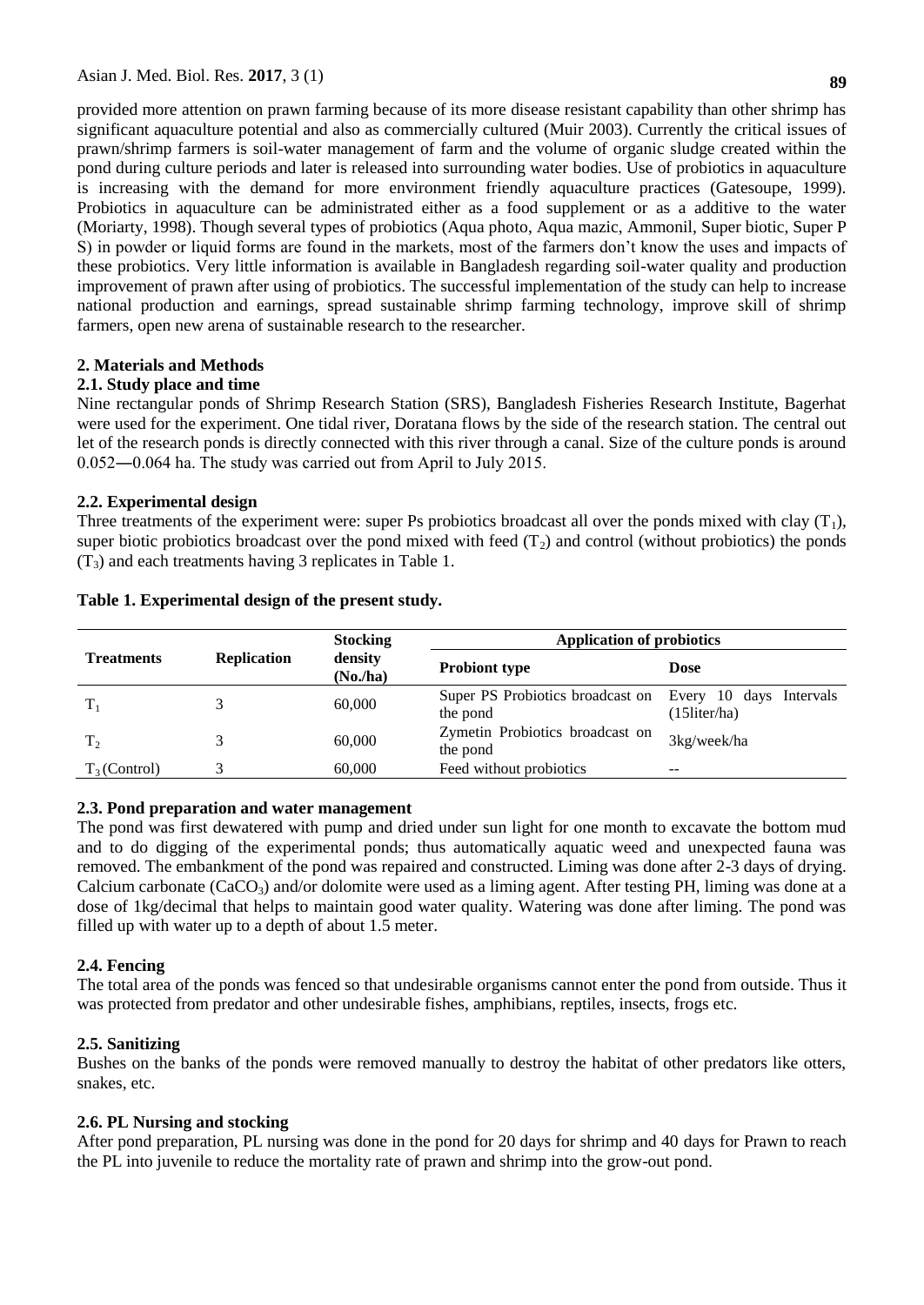### **2.7. Feed and feeding management**

In these experiments MEGA supplementary feed was used in the ponds. In first one month, feed was given at 10% of fish body weight, then three months at 5% of fish body weight, and last months the rate was 2% of the total Shrimp body weight. In this study feeding was given three times in a day, in 7.00 am, 12.00 pm and 6.00 pm respectively.

## **2.8. Prawn sampling**

Number of 100 shrimp from each pond was sampled for two times in a month.

### **2.9. Growth measurements**

The total length (cm), body weight (g), of shrimp was measured at every fifteen days interval.

### **2.10. Water quality parameters determination**

Most of the water quality parameters pH, DO, Carbon dioxide (CO2), alkalinity, ammonia and nitrite was measured by using HACH Kit, produced by HACH, USA (Model FF-2) and also using specific parameters measuring equipment.

# **2.11. Microbial analysis**

Fortnightly/monthly quantity of total heterotrophic bacteria (THB) and pathogenic bacteria (*Vibrio* spp.) of pond water and sediment was monitored. These were compared with controlled ponds (without probiotics). Microbial analysis was done to identify bacterial quality of the treatments. The laboratory tests were done in the Disease Lab of Shrimp Research Station, Bagerhat.

### **2.12. Zymetin**

Zymetin is made with beneficial bacteria used in feed. It is usually mixed with feed to increase immunity and inhibit the growth of pathogenic bacteria in the gut. It also improves the appetite of the shrimp and increase function of digestion and assimilation for better growth and reduces FCR. It is composed mainly with *Streptococcus faecalis, Clostridium butyricum, Bacillus mesentericus,* Protease, Lipase and Beer yeast.

### **2.13. Super PS**

Super PS is a soil probiotics made with beneficial bacteria which is used to improve pond bottom condition, reduce harmful bacteria and keep the environment friendly for aquaculture. It is composed mainly with *Rhodobacter* spp. and *Rhodococcus* spp.

# **2.14. Shrimp haemocyte analysis**

An electric microscope and clinical haemocytometer was used for differential counts of prawn and shrimp haemocytes following the method of Owens & O'Neill's (1997) with some modifications.

### **2.15. Statistical Analysis**

Microsoft Excel and One-way analysis of variance (ANOVA) was used to determine any significant differences among the treatments using SPSS 16 software.

# **3. Results and Discussion**

### **3.1. Bacterial load**

A selected probiotics such as super PS is applied at 15 liter/ha and Zymetin is used at 3kg/week/ha in the ponds under treatment 1 and 2. The artificially manufactured probiotics (beneficial bacteria), *Bacillus* spp. comprising strength of  $\pm$ CFU/g (recommended by manufacturer) is administered in the ponds. The population of total heterotrophic bacteria (THB) of pond waters and sediments is estimated on monthly intervals. Bacterial floras present in ponds are analyzed and it is found that bacterial load in water and sediment ranged from 2.90 x  $10^4$ — 3.76x 10<sup>4</sup> CFU/ml and 2.63x 10<sup>4</sup> —3.15 x 10<sup>4</sup> CFU/gm in T<sub>1</sub>, 2.80 x 10<sup>3</sup> —3.54 x 10<sup>3</sup> CFU/ml and 3.97 x 10<sup>4</sup> 3.17 x 10<sup>4</sup> CFU/gm in T<sub>2</sub> and 2.28 x 10<sup>4</sup> —3.11 x 10<sup>4</sup> CFU/ml and 2.31 x 10<sup>4</sup> —3.21 x 10<sup>4</sup> CFU/gm in T<sub>3</sub>, respectively in Table 2 & Figure 1.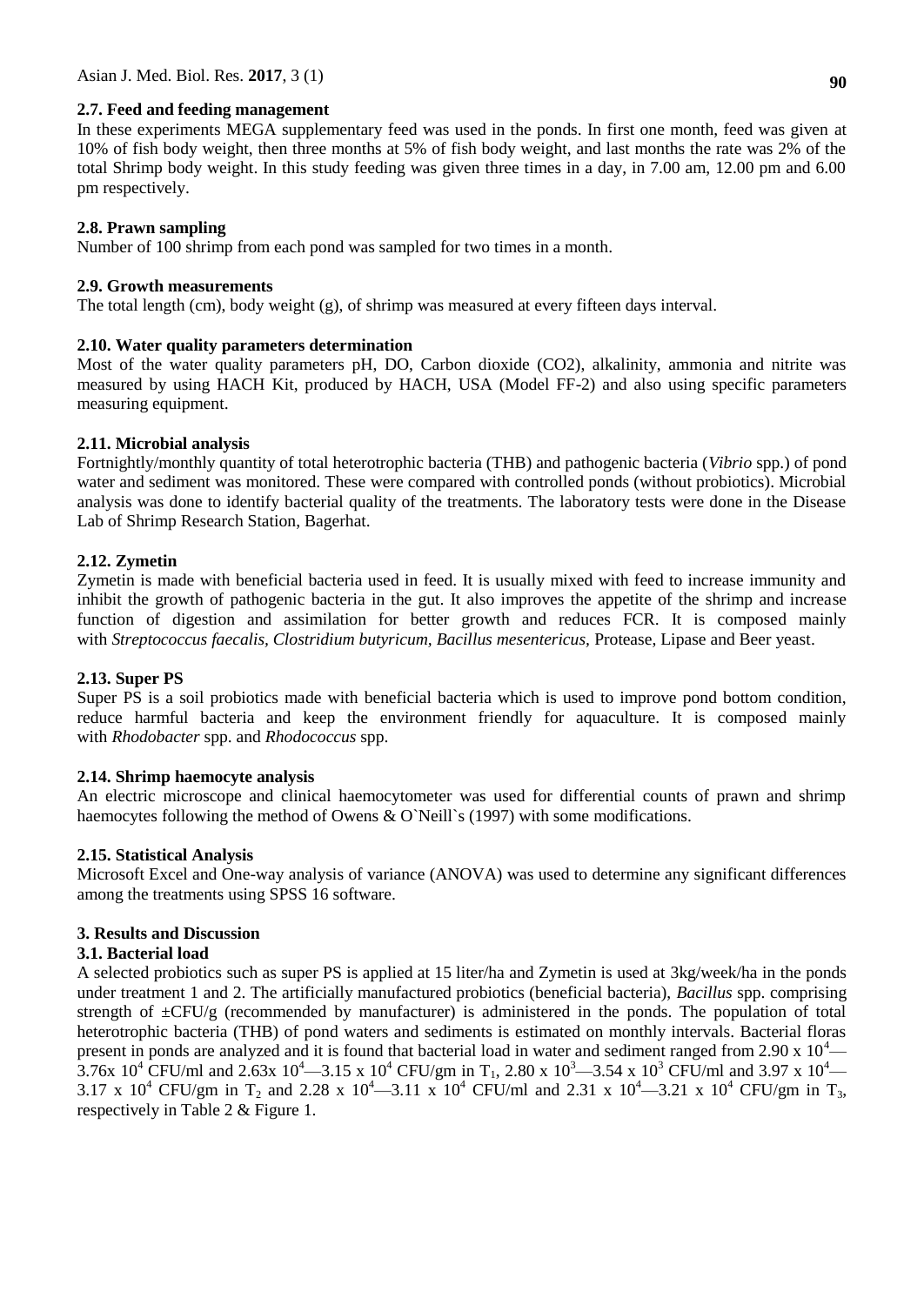| <b>Treatments</b> |       | Bacterial load (CFU/ml and CFU/gm) |  |
|-------------------|-------|------------------------------------|--|
|                   | Water | $2.90 \times 10$ -3.76 $\times 10$ |  |
| $T_1$             | Soil  | $2.63 \times 10 - 3.15 \times 10$  |  |
|                   | Water | $2.80 \times 10 - 3.54 \times 10$  |  |
| T <sub>2</sub>    | Soil  | $2.97 \times 10 - 3.17 \times 10$  |  |
|                   | Water | $2.28 \times 10 - 3.11 \times 10$  |  |
| $T_3$             | Soil  | $2.31 \times 10 - 3.21 \times 10$  |  |

**Table 2. Quantitative profile of THB in waters and sediments of ponds.**



#### **Figure 1. Quantitative estimation of THB in water and soil of pond (April-June, 2015).**

Probiotics is used in aquaculture and its production systems to modify the micirobial population of the environment ultimately achieving better growth and survival of the targeted species. Even nonpathogenic strains of pathogenic bacteria are being used as probiotics in shrimp culture. (Vijayakumaran, 2001)

Super PS was labeled with containing *Rhodobacter* sp. and *Rhodococcus* sp. However, in this study, both of the commercial probiotics were supplied to increase beneficial in prawn gut and also in soil and water. Among the supplied beneficial bacteria, *Streptococcus faecalis* was identified and counted after culturing in selective media. The number of beneficial bacteria found in the soil and water was 2.90 x  $10^4 - 3.76x$   $10^4$  CFU/ml and 2.63x 10<sup>4</sup>—3.15 x 10<sup>4</sup> CFU/gm in T<sub>1</sub>, 2.80 x 10<sup>3</sup>—3.54 x 10<sup>3</sup> CFU/ml and 3.97 x 10<sup>4</sup>—3.17 x 10<sup>4</sup> CFU/gm in T<sub>2</sub> and 2.28 x  $10^4$ —3.11 x  $10^4$  CFU/ml and 2.31 x  $10^4$ —3.21 x  $10^4$  CFU/gm in T<sub>3</sub>, respectively. Very less amount beneficial bacteria found in control compared to probiotics treated pond.

#### **3.2. Water quality monitoring**

Different water quality parameters (temperature, water depth, dissolved oxygen, pH, salinity, ammonia, nitrate, total alkalinity and transparency) are measured at weekly intervals. Remarkable variations in parameters were not found among the different treatments. Water quality parameters of different ponds in Table 3.

|                           |                    | <b>Treatments</b>  |                    |  |
|---------------------------|--------------------|--------------------|--------------------|--|
| <b>Parameters</b>         |                    | Т,                 | $\mathbf{T}_3$     |  |
| Temperature $(^{\circ}C)$ | $27.42 \pm 1.27$   | $27.0 \pm 1.25$    | $27.20 \pm 1.30$   |  |
| Salinity (ppt)            | $4.7 \pm 0.50$     | $4.5 \pm 0.32$     | $4.2 \pm 0.25$     |  |
| DO(mg/L)                  | $5.78 \pm 0.34$    | $5.25 \pm 0.36$    | $5.08 \pm 0.22$    |  |
| pH                        | $7.9 \pm 0.35$     | $7.5 \pm 0.25$     | $7.3 \pm 0.19$     |  |
| $NO2-N (mg/L)$            | $0.001 \pm 0.0009$ | $0.001 \pm 0.0005$ | $0.001 \pm 0.0005$ |  |
| $NH_4-N$ (mg/L)           | $0.17 \pm 0.005$   | $0.16 \pm 0.005$   | $0.16 \pm 0.005$   |  |
| Total alkalinity(mg/L)    | $97.00 \pm 11.13$  | $96.5 \pm 11.20$   | $100.00 \pm 18.26$ |  |
| Transparency (cm)         | $34.00\pm4.69$     | $36.5 \pm 5.80$    | $36.3 \pm 4.27$    |  |
| Temperature $(^{\circ}C)$ | $27.42 \pm 1.27$   | $27.0 \pm 1.25$    | $27.20 \pm 1.30$   |  |

**Table 3. Water quality parameters (mean ± SD) of the ponds.**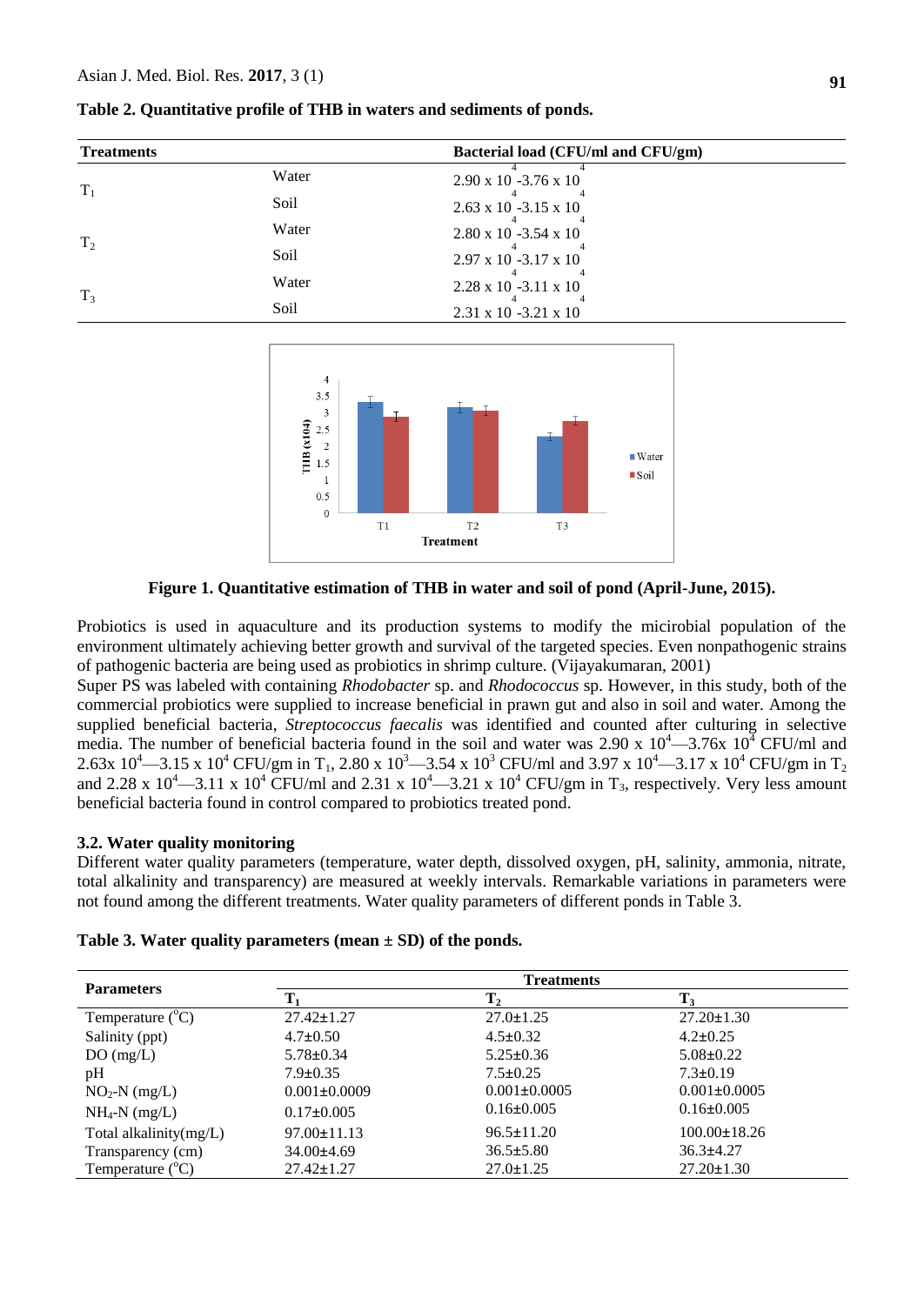The maintenance of good water quality is essential for both survival and optimum growth of culture organisms. During the study period, the water quality parameters were within the suitable range (Annexturel). The optimum range of pH 7.0 to 8.5 should be maintained for maximum growth and production (New, 2002 and Knowlton et al., 1984). In this study, the pH of the all control and treated ponds was ranged from 7.55 to 7.87, it resembles within the recommended optimistic range which is best for the growth of *Macrobrachium rosenbergii* (New, 2002; Knowlton *et al*., 1984).

Water temperature is probably the most important environmental variables in prawn cultures, because it directly affects metabolism, oxygen consumption, growth moulting and survival. The optimum temperature range for year-round production should be between 25 and 31˚C, but best results can be achieved if the water temperatures remain between 28 and 31˚C (New, 2002). Increase in temperature beyond 28-31˚C, increases the metabolic function which consecutively increases the growth rate. The temperature in the present study was 28 to 31˚C during August to November that supports high growth rate in this study although the low temperature 20˚C was observed during December in an unexpected weather when winter's cold-wind was blowing. The optimum dissolved oxygen (DO) content of fresh water prawn pond waters should be in the range of 3-7 ppm saturation level (New, 2002). For each kg of added feed (20-40% crude) protein, approximately 30g of total ammonia are released in the water (Boyd and Tucker, 1998)

Sakkaravarthi *et al*. (2010) evaluated the differences between regular and irregular application of soil probiotics in the *p. momodon* shrimp farming and found that level of ammonia found nil for the entire culture period in the regularly probiotics used ponds whereas it was 0.3 mg/L in irregularly treated pond. The present study showed that non ionized ammonia was within the range all over the culture period.

### **3.3. Growth, survival and production performance**

Growth of shrimp was measured and feed was adjusted after every fortnight. On 6th July/2015, the average weight of shrimp in  $T_1$ ,  $T_2$  and  $T_3$  was 22.065  $\pm$ 5.52, 19.87  $\pm$ 4.98,11.01 $\pm$ 0.86 gm respectively. From the collected data so far, it can be mention that the highest production was found using Super PS.

| <b>Particulars</b>                     |                             | <b>Treatments</b>      |                               |
|----------------------------------------|-----------------------------|------------------------|-------------------------------|
|                                        |                             |                        |                               |
| Stocking density (no./m <sup>2</sup> ) |                             |                        |                               |
| Stocking size $(g)$                    | 0.025                       | 0.025                  | 0.025                         |
| Harvesting size $(g)$                  | $19.43 \pm 0.42^b$          | $22.18 \pm 0.35^a$     | $11.25 \pm 0.25$ <sup>c</sup> |
| Survival                               | $72.37 \pm 0.25^{\text{a}}$ | $62.20 \pm 0.66^b$     | $48.04 \pm 0.37$ <sup>c</sup> |
| <b>FCR</b>                             | 1.83                        | 2.01                   | 2.48                          |
| Production (kg/ha)                     | $751.20 \pm 3.26^a$         | $663 \pm 0.71^{\rm b}$ | $205.50\pm0.50^{\circ}$       |

**Table 4. Growth survival and production (mean ± SD) of (***Penaeus monodon)* **in different treatments during the culture period.** 

Figures with different superscripts in the same row differ significantly  $(p<0.01)$ 

In case of (*Penaeus monodon)*, Bacillus, used as a production was able to colonize both the culture water and shrimp digestive tract, Bacillus also was able to replace vibrio spp. In the gut of shrimp, thereby increasing shrimp survival (Rengpipat *et al*., 1998). Bacillus is able to out-compete other bacteria for nutrients and space and can exclude other bacteria through the production of antibiotic (Verschuere *et al*., 2000; Moriarty, 1998). In this study Super PS was applied in T1 where observed significant increment in growth including improved feed conversion ratio (FCR) which in turn contributed to the improved survival rate of shrimp.

#### **3.4. Shrimp haemocyte analysis**

The total haemocytes counts (THC) were 10,240 cmm, 9,600cmm and 8000 cmm in T1, T2 and control respectively. The total haemocytes number was little bit less in the shrimp blood of control pond where probiotic was not supplied in Table 5.

| <b>Treatments</b> | <b>THC/cmm (cubic millimeter)</b> |
|-------------------|-----------------------------------|
| $\mathbf{r}$      | 10,240 cmm                        |
| m                 | $9,600$ cmm                       |
| m                 | 8000 cmm                          |